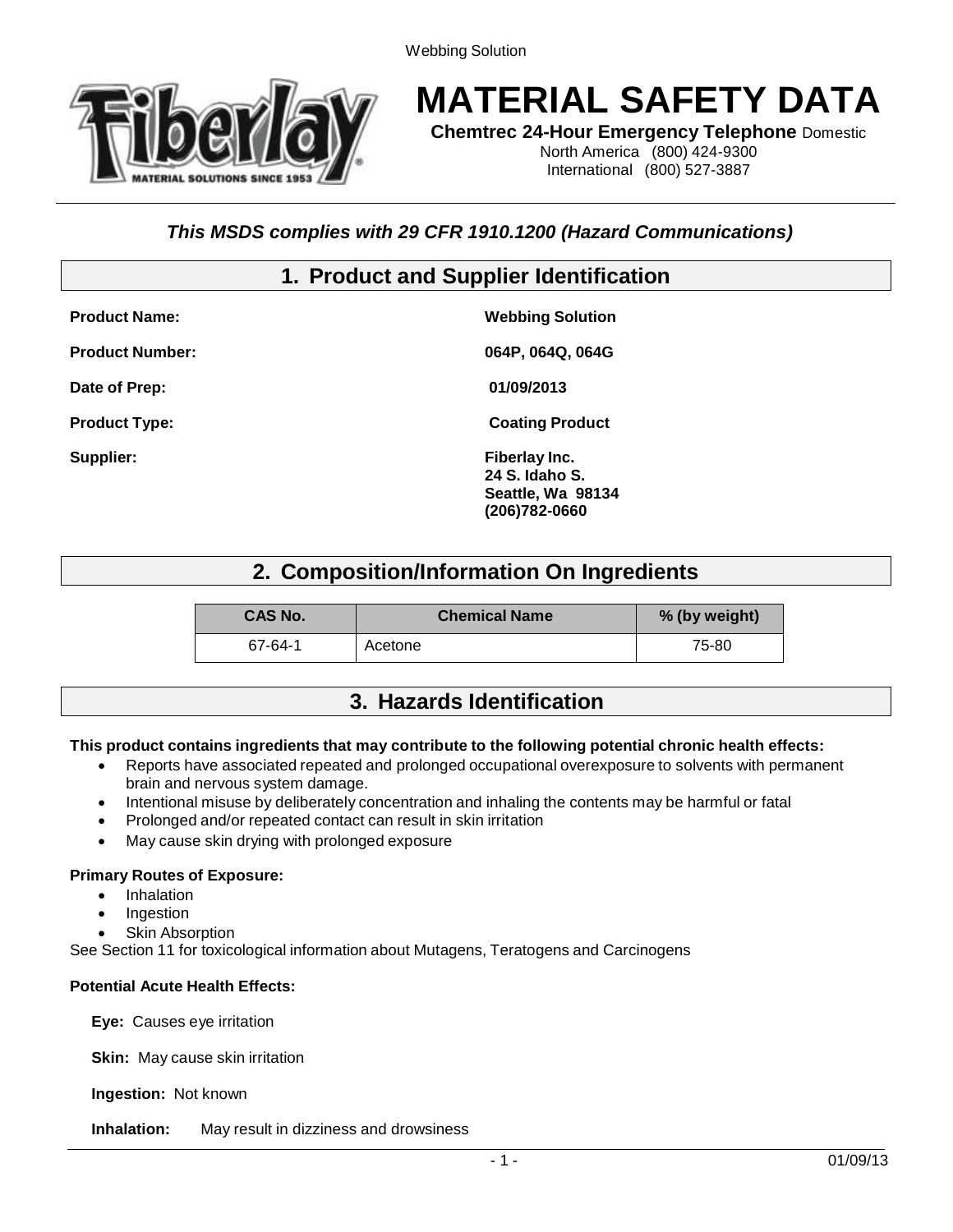# **4. First Aid Measures**

#### **Eye Contact:**

- Immediately flush eyes with plenty of water for at least 15 minutes
- Get medical attention immediately after flushing

#### **Skin:**

- Immediately flush skin with plenty of water for at least 15 minutes
- If irritation persists, get medical attention

#### **Ingestion**:

• If swallowed, get medical attention Immediately

#### **Inhalation:**

- If affected by inhalation, move victim to fresh air
- If symptoms persist, seek medical attention

**Medical conditions aggravated by exposure:** Any respiratory or skin condition

# **5. Fire Fighting Measures**

#### **Autoignition Temperature:** Not available

**Flash Point: -5°F (-21°C) TCC/PM** 

**Lower Explosive Limit (LEL):** 3%

**Upper Explosive Limit (UEL):** 13%

**Sensitivity to Impact:** No

**Sensitivity to static discharge**: Subject to static discharge hazards; see "bonding and grounding" in section 7

**Hazardous Combustion Products:** See section 10

**Unusual Fire and Explosion Hazards:** Not known

#### **Extinguishing Media:**

- Carbon dioxide
- Dry chemical
- Foam and/or water fog

#### **Fire Fighting Instructions:**

Use water spray to cool nearby containers and structures exposed to fire

### **6. Accidental Release Measures**

- Remove sources of ignition
- Remove with inert absorbent and non-sparking tools
- Wipe, scrape or soak up in an inert material and put in a container for disposal
- Avoid contact with eyes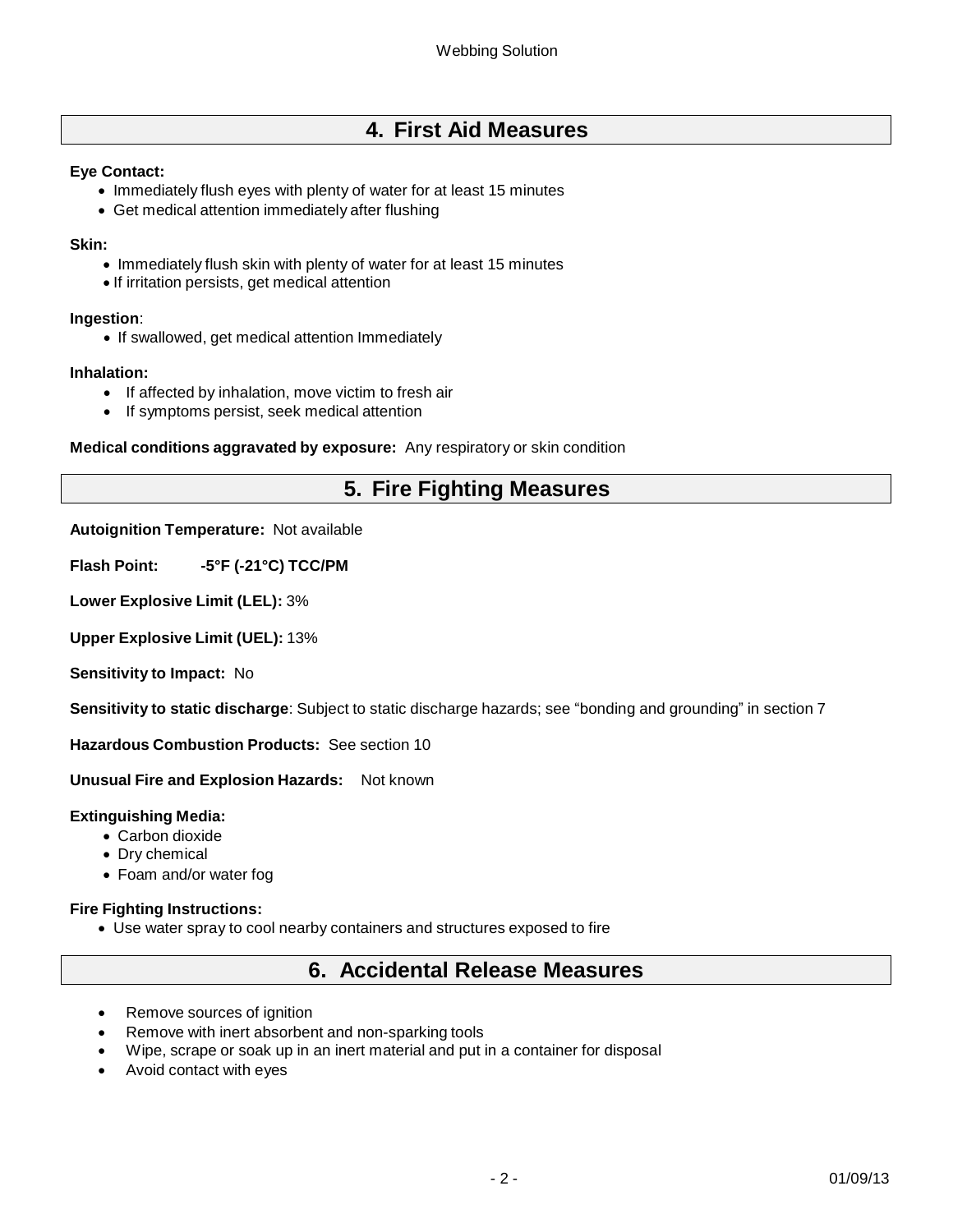# **7. Handling and Storage**

- Keep away from heat, sparks, and flames
- Keep container closed when not in use
- Based on flash point and vapor pressure
- Suitable storage should be provided in accordance with OSHA regulation 1910.106, Ontario OH&S regulation 851 section 22. Empty containers may contain product residue, including flammable or explosive vapors
- Do not cut, puncture or weld on or near container
- All label warnings must be observed until the container has been commercially cleaned or reconditioned
- If the product is used near or above the flashpoint, an ignition hazard may be present
- Activities uses, or operations which liberate vapor (such as mixing or free fall of liquids) may also present an ignition hazard
- Please ensure containers and other interconnected equipment are properly bonded and grounded at all times
- Do not store above 85°F (29.4°C)
- Keep drum out of sun and away from heat

# **8. Exposure Controls / Personal Protection**

#### **Eye Protection:**

- Avoid contact with eyes
- Wear chemical goggles if possibility of contact or splashing

#### **Skin Protection:**

- Appropriate chemical resistant gloves should be worn
- Wear protective clothing covering all exposed areas

#### **Respiratory Protection:**

- If exposure cannot be controlled below applicable limits use the appropriate NIOSH approved respirator such as an air purifying respirator with organic vapor cartridge and dust/mist filter
- Consult respirator manufacturer's instructions

#### **Ventilation:**

- Required when spraying or applying in confined area
- Ventilation equipment should be explosion proof
- Eliminate ignition sources

#### **Exposure Guidelines: OSHA Permissible Exposure Limits (PEL's)**

#### **ACGIH Threshold Limit Value (TLV's):**

| CAS#    | <b>Common Name</b> | <b>Approx Wt %</b> | TWA     |
|---------|--------------------|--------------------|---------|
| 67-62-1 | Dimethyl Ketone    | 75-80              | 750 PPM |

### **9. Physical and Chemical Properties**

| <b>Boiling Point:</b>    | 133°F (56°C).                | <b>Vapor Density:</b>       | 2 (Air = 1.0)  |
|--------------------------|------------------------------|-----------------------------|----------------|
| <b>Specific Gravity</b>  | $.85$ (water = 1)            | <b>Physical State</b>       | Liauid         |
| <b>Evaporation Rate:</b> | 5.6 (butyl acetate $= 1.0$ ) | <b>Solubility in Water:</b> | Soluble        |
| Odor / Color:            | Normal for this product      | рH                          | Not determined |
| <b>Vapor Pressure:</b>   | 182 mmHg@68°F (20°C)         | Density (wt/gallon)         | 7.06           |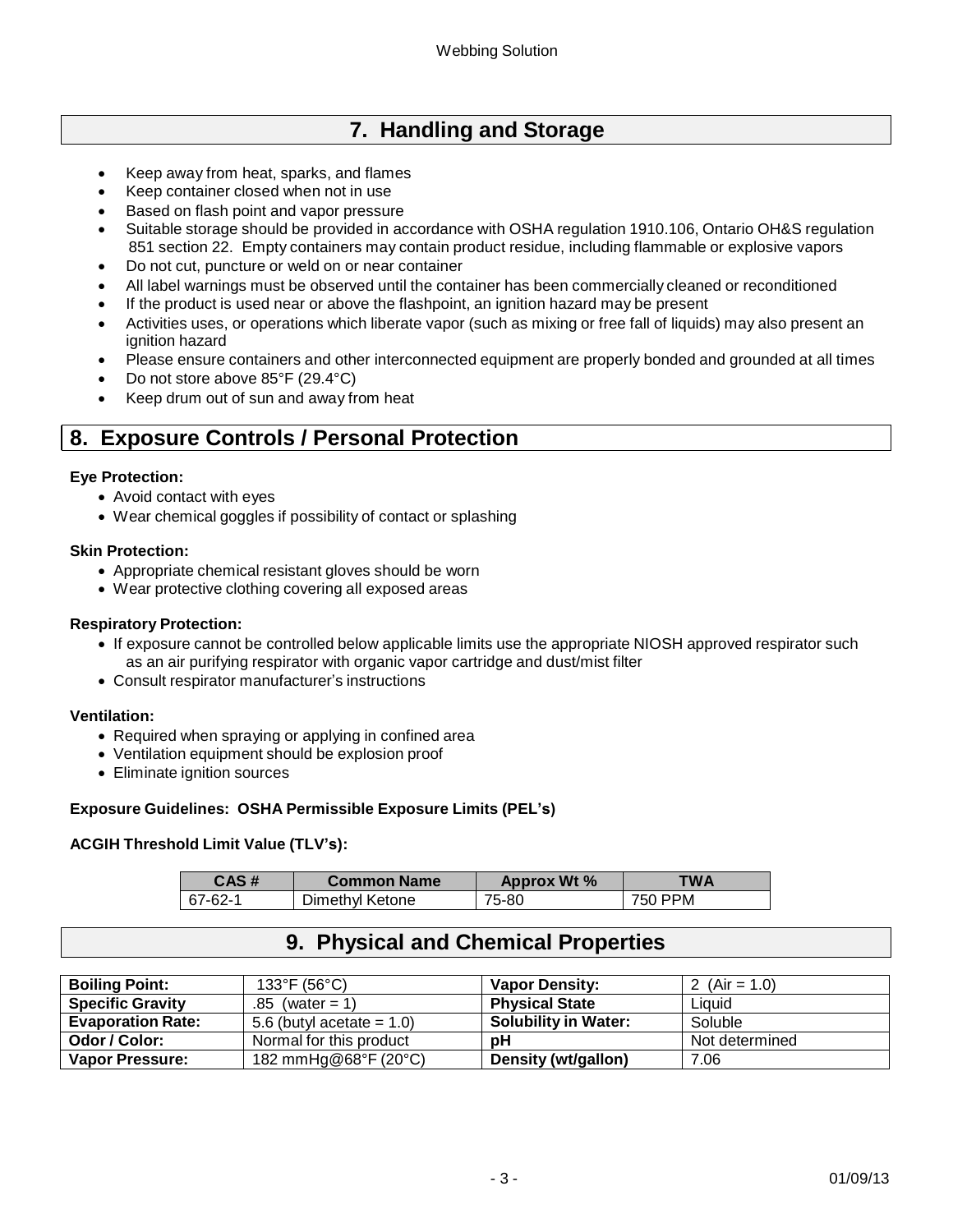# **10. Stability and Reactivity**

**Stability:** Stable

**Materials and Conditions to Avoid:** None known

**Incompatibility:** None known

**Hazardous Polymerization:** None anticipated

**Hazardous Decomposition or By-Products: Carbon monoxide and carbon dioxide**

**Sensitivity to Static Discharge:** Subject to static discharge hazards

# **11. Toxicological Information**

### **12. Ecological Information**

Not available at this time

# **13. Disposal Considerations**

**Waste Disposal Method:** Disposal should be made in accordance with federal, state and local regulations

### **14. Transport Information**

#### **US Department of Transportation:**

**Proper Shipping Name:** Coating Solution **Hazard Class:** 3 **UN ID Number:**UN1139 **Packing Group**II

#### **49 CFR Hazardous Material Regulations Parts 100-180:**

The supplier will apply the combustible liquid exception in 49 CFR 173.150 (f), limited quantity or "does not sustain combustion" exceptions and consumer commodity rules, when authorized. Please check 49 CFR Parts 100-180 to determine if the use of these exceptions applies to your shipments when re-shipping our products.

#### **International Air Transport Association:**

**Proper Shipping Name:** Coating Solution **Hazard Class:** 3 **UN ID Number:**UN1139 **Packing Group**II

#### **International Maritime Organization:**

**Proper Shipping Name:** Coating Solution **Hazard Class:** 3 **UN ID Number:**UN1139 **Packing Group**II